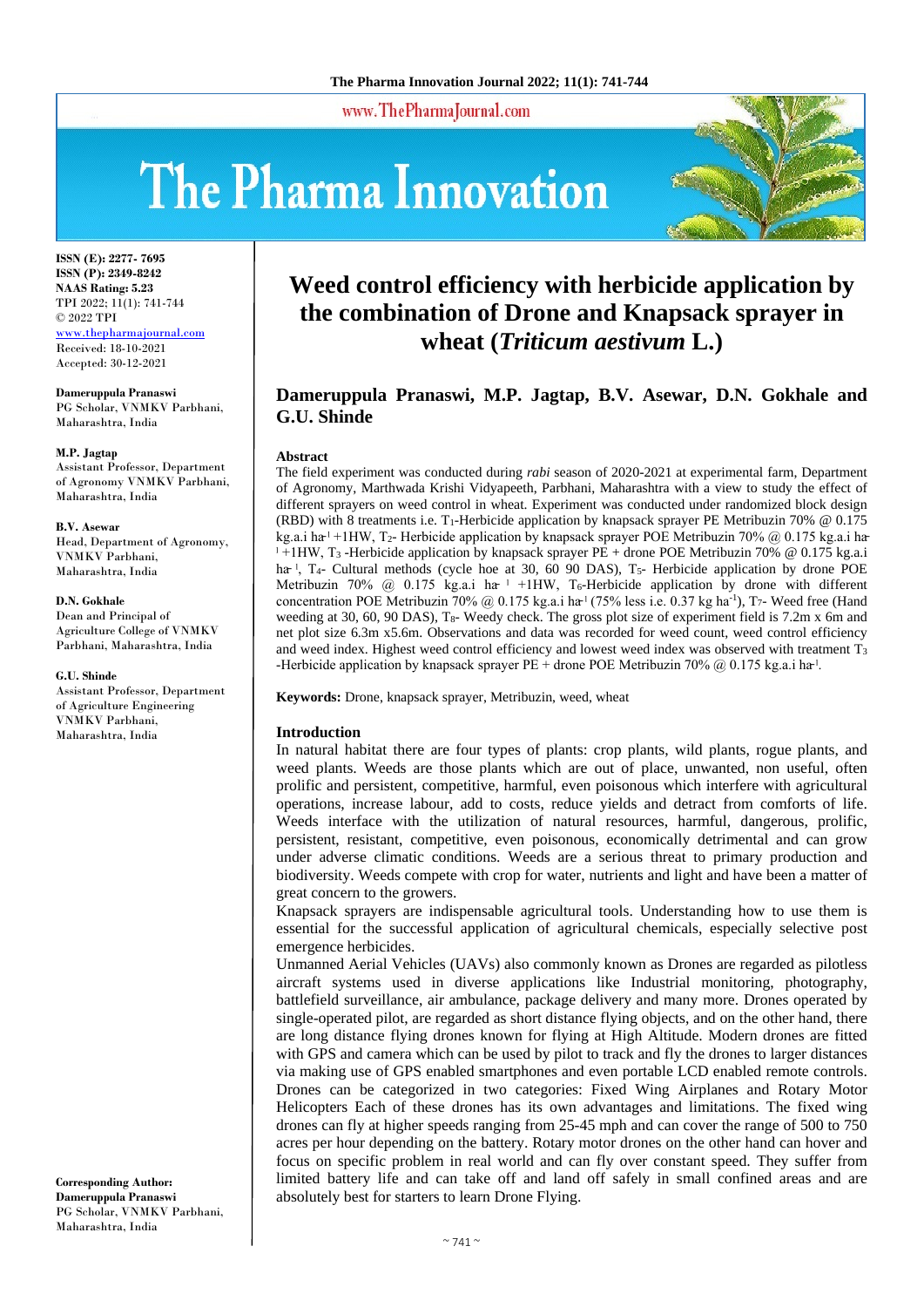#### **Materials and Methods**

An experiment was conducted at experimental farm, Department of Agronomy, Marthwada Krishi Vidyapeeth, Parbhani, Maharashtra. Experiment was conducted under randomized block design (RBD) with 8 treatments i.e.  $T_1$ -Herbicide application by knapsack sprayer PE Metribuzin 70% @ 0.175 kg.a.i ha<sup> $1$ </sup> +1HW, T<sub>2</sub>- Herbicide application by knapsack sprayer POE Metribuzin 70% @ 0.175 kg.a.i ha<sup>1</sup> + 1HW,  $T_3$  -Herbicide application by knapsack sprayer PE + drone POE Metribuzin 70% @ 0.175 kg.a.i ha<sup>1</sup>, T<sub>4</sub>- Cultural methods (cycle hoe at  $30, 60$  90 DAS),  $T_5$ - Herbicide application by drone POE Metribuzin 70% @ 0.175 kg.a.i ha<sup>1</sup>  $+$  1HW, T<sub>6</sub>-Herbicide application by drone with different concentration POE Metribuzin 70%  $\omega$  0.175 kg.a.i ha<sup>-1</sup> (75%) less i.e.  $0.37$  kg ha<sup>-1</sup>),  $T_7$ - Weed free (Hand weeding at 30, 60, 90 DAS),  $T_{8}$ - Weedy check. The gross plot size of experiment field is 7.2m x 6m and net plot size 6.3m x5.6m. The experimental field was leveled and well drained, clay in texture, medium in available Nitrogen, low in Phosphorus and high in available Potassium.

Variety of wheat used for experimental study was NIAW-301(Trimbak). Sowing was done by tractor on 17 November 2020 with seed rate 125kg/ha.

The pre-emergence done on first day after sowing and post emergence herbicide application was done 35 days after sowing with knapsack sprayer. The water requirement for preemergence herbicide application was 682L/ha and post emergence herbicide application require 516L/ha and herbicide requirement was 1.41kg/ha with 70% @ 0.175 kg a.i. ha<sup>-1</sup>(metribuzin).

The post emergence herbicide application was done with drone sprayer at 35 DAS, water requirement for drone sprayer was 25 L/ha and herbicide used by drone sprayer was Metribuzin 70% WP @ 0.175 kg a.i. ha<sup>-1</sup>. It was applied 1.41kg/ha for  $T_3$  and  $T_5$ . The rate of application for Metribuzin 70% WP @ 0.175 kg a.i. ha<sup>-1</sup> was reduced by 75 per cent i.e. 0.37 kg ha<sup>-1</sup> in treatment  $T_6$ .

#### **Results and Discussion Weed count (m2 ) Monocot weed count**

The data pertaining to weed count for both monocot and dicot has been presented in Table 1. there were more weed count in treatment  $(T_8)$  Weedy check and  $(T_4)$  cultural method (cycle hoe at 30, 60, 90 DAS) which was due to improper removal of weeds from cultivable area between two wheat lines and existance of weeds in wheat in wheat line, near the plant root system and lowest weed count was observed in  $(T<sub>7</sub>)$  Weed free among herbicide treated treatments lowest intensity of monocot weed observed in  $(T_3)$  Herbicide application by knapsack sprayer (PE)+Drone (POE) metribuzin 70%@ 0.175 kg a.i. ha<sup>-1</sup>+1HW. This was due to regular hand weeding in  $T_7$ and herbicide application of PE and POE in  $T_3$ . The most dominant monocot weed was *cynodon doctylon* this was in conformity with Bhardwaj *et al*. (2004) [1].

## **Dicot weed count**

lowest dicot weed intensity was observed with treatment  $(T<sub>7</sub>)$ Weed free and among herbicide treated treatments lowest dicot weed intensity was observed in (T3) Herbicide application by knapsack sprayer (PE)+Drone (POE) metribuzin 70%  $\omega$  0.175 kg a.i. ha<sup>-1</sup>. This was due to regular hand weeding in  $T_7$  and herbicide application of PE and POE

in  $T_3$  where as highest dicot weeds  $m<sup>2</sup>$  were observed with treatment T4 cultural method (cycle hoe 30, 60, 90 DAS). Among the both weeds dicot weeds were higher than monocot both at 60 and 90 DAS. These results were in conformity with Rahmatullah *et al*. (2009), Sarfaraz Khan *et al*. (2012), Chhokar *et al*. (2007) [2], Dangwal *et al.* (2010) [4], Bajya *et al*.  $(2015)^{[3]}$ .

# **Dry weight of monocot weeds (g)**

The dry weight of monocot weeds was significantly influenced due to different treatments. Mean dry weight of monocot weeds ware 27.16, 69.04, 70.69, 73.27g at 30, 60, 90 DAS and at harvest respectively.

At 30 DAS lowest monocot dry weed weight was observed with  $(T<sub>7</sub>)$  weed free treatment and among herbicide treated treatments the lowest monocot dry weight was observed in  $(T<sub>3</sub>)$  Herbicide application by knapsack sprayer (PE)+Drone (POE) metribuzin 70%  $@$  0.175 kg a.i. ha<sup>-1</sup>. Whereas, highest monocot weeds dry weight was observed with treatment  $(T_8)$ weed check and in  $(T_4)$  Cultural method (Cycle hoe at 30, 60, 90 DAS).

At 60, 90 DAS and at harvest same trend of dry weight of monocot weeds (kg ha<sup>-1</sup>) was observed.

# **Dry weight of dicot weeds (g)**

The dry weight of dicot weeds were significantly influenced due to different treatments. Mean dry weight of dicot weeds was 52.20, 93.46, 95.66, 98.34g at 30, 60, 90 DAS and at harvest respectively.

At 30 DAS lowest dicot weed weight was observed with  $(T<sub>7</sub>)$ Weed free treatment and among the herbicide treatments lowest dicot weed weight was observed in  $(T_3)$  Herbicide application by knapsack sprayer (PE) drone + (POE) metribuzin 70% @ 0.175 kg a.i ha<sup>-1</sup>, and highest dicot weed dry weight was observed with  $(T_8)$  Weed check and in  $(T_4)$ Cultural method (Cycle hoe 30, 60, 90).

Same trend of dry weight of dicot weeds (g) observed at 60, 90 DAS and at harvest.

## **Weed control efficiency (%)**

The data pertaining to weed control efficiency has been presented in Table 3. For both monocot and dicot weeds highest weed control efficiency (%) was recorded with treatment  $(T<sub>7</sub>)$  Weed free and among herbicide treated treatments highest weed control efficiency (%) was observed in  $(T_3)$  Herbicide application by knapsack sprayer (PE) drone + metribuzin 70% @ 0.175 kg a.i ha<sup>-1</sup> at 30, 60, 90 DAS and at harvest respectively followed by  $(T_1)$  Herbicide application by knapsack sprayer (PE) metribuzin 70% @ 0.175 kg a.i ha-1 +1HW. The results of the present quest are in line with the findings of Martin *et al.*  $(2020)$ <sup>[5]</sup>, Zhang *et al.* (march 2020) [6].

## **Weed index (%)**

The data on weed index (%) presented in Table 3. revealed that lower weed index was recorded due to  $(T_3)$  Herbicide application by knapsack sprayer (PE) drone + (POE) metribuzin 70% @ 0.175 kg a.i ha<sup>-1</sup> followed by  $(T_1)$ Herbicide application by knapsack sprayer PE metribuzin 70%  $\omega$  0.175 kg a.i ha<sup>-1</sup> and highest observed with the treatment  $(T_8)$  Weedy check and by  $(T_4)$  cultural method (cycle hoe at 30, 60, 90 DAS).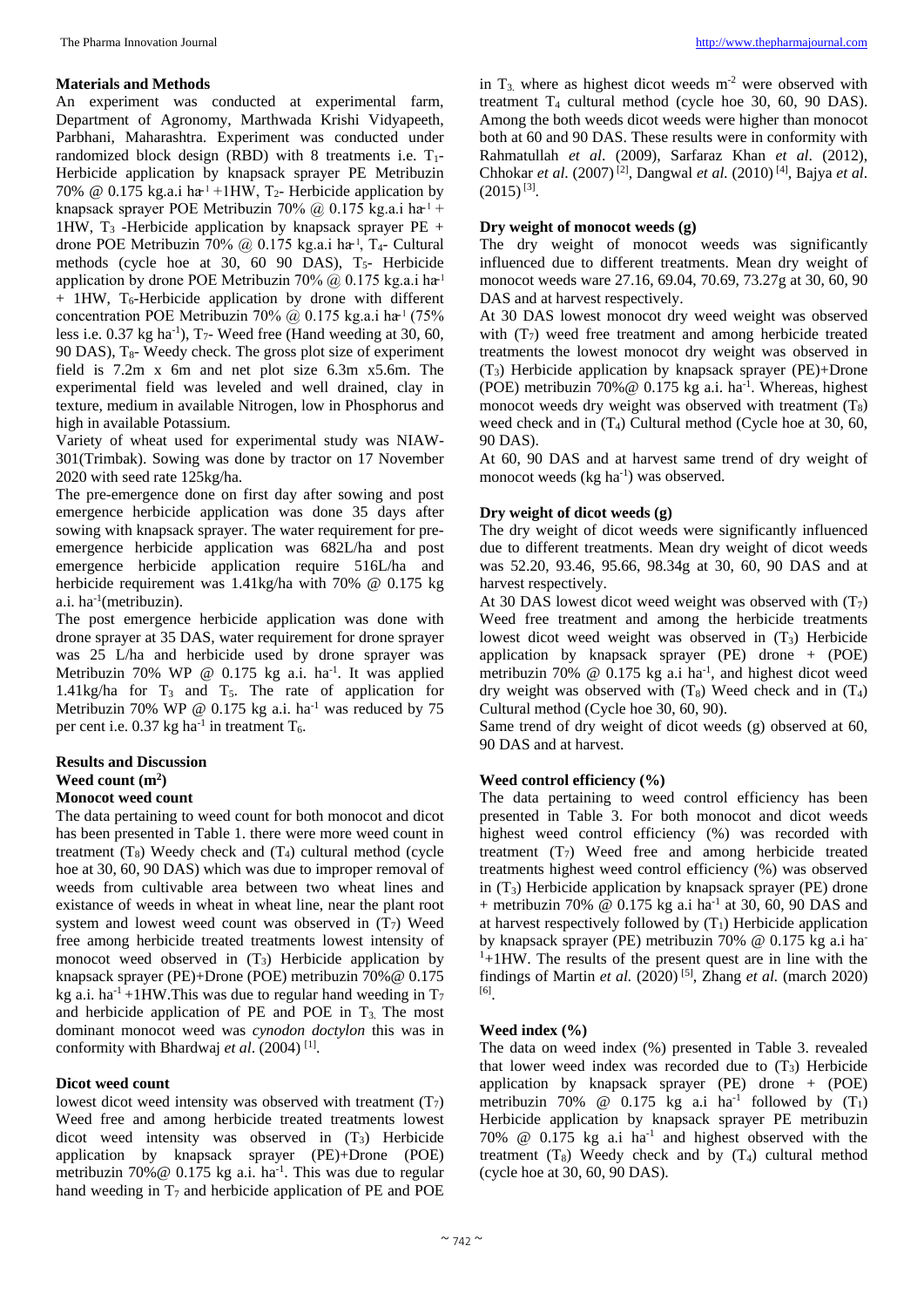| S. No        |                                                                                                                                                                                | 30DAS                                                  |       | 60DAS |       | <b>90 DAS</b>     |       | At harvest  |       |
|--------------|--------------------------------------------------------------------------------------------------------------------------------------------------------------------------------|--------------------------------------------------------|-------|-------|-------|-------------------|-------|-------------|-------|
|              | <b>Treatments</b>                                                                                                                                                              | monocotdicot monocot dicot monocot dicot monocot dicot |       |       |       |                   |       |             |       |
| $\mathbf{I}$ | T <sub>1</sub> - Herbicide application by knapsack sprayer (PE) metribuzin 70% @<br>0.175 $kg$ a.i. ha <sup>-1</sup> +1HW                                                      | 13.12                                                  | 16.03 |       |       | 15.76 34.87 30.12 | 31.64 | 28.55 29.12 |       |
| 2            | T <sub>2</sub> - Herbicide application by knapsack sprayer (POE) metribuzin 70% @<br>0.175 $kg$ a.i. ha <sup>-1</sup> +1HW                                                     | 16.76                                                  | 19.46 | 17.21 |       | 40.76 36.12       | 37.54 | 34.14 35.64 |       |
| 3            | T <sub>3</sub> - Herbicide application by knapsack sprayer (PE)+Drone (POE)<br>metribuzin 70% @ $0.175$ kg a.i. ha <sup>-1</sup>                                               | 10.76                                                  | 11.23 | 15.43 | 11.86 | 10.42             | 9.88  | 10.11       | 8.54  |
| 4            | T <sub>4</sub> -Cultural methods (cycle hoe 30,60,90 DAS)                                                                                                                      | 19.23                                                  | 24.52 | 23.16 | 43.43 | 39.12             | 40.78 | 37.65       | 38.23 |
| 5            | $T5$ - Herbicide application by Drone (POE) metribuzin 70% @ 0.175 kg a.i.<br>$ha^{-1} + 1HW$                                                                                  | 17.53                                                  | 19.89 | 19.46 | 42.76 | 38.43             | 40.04 | 36.32       | 37.87 |
| 6            | T <sub>6</sub> -Herbicide application by drone with different concentration (POE)<br>metribuzin 70% @ 0.175 kg. a.i ha <sup>-1</sup> (75% less i.e. 0.37 kg ha <sup>-1</sup> ) | 14.46                                                  | 17.21 | 16.03 | 38.19 | 34.54             | 35.21 | 32.31       | 33.53 |
|              | $T_7$ - weed free (Hand weeding at 30,60,90 DAS)                                                                                                                               | 8.24                                                   | 6.45  | 6.65  | 8.44  | 7.98              | 7.75  | 6.21        | 6.12  |
| 8            | $T_8$ - Weedy check                                                                                                                                                            | 34.11                                                  | 42.65 | 43.65 | 78.65 | 83.40             | 81.43 | 86.76       | 84.13 |
|              | $SE+$                                                                                                                                                                          | 1.05                                                   | 0.92  | 0.95  | 1.77  | 1.64              | 1.67  | 1.63        | 1.57  |
|              | C.D. (5%)                                                                                                                                                                      | 3.17                                                   | 2.79  | 2.84  | 5.34  | 4.95              | 5.06  | 2.30        | 4.7   |
|              | General mean                                                                                                                                                                   | 16.77                                                  | 19.68 | 20.14 | 37.37 | 35.11             | 35.53 | 34.00       | 34.14 |

#### **Table 1:** Mean weed count m<sup>-2</sup> as influenced by different treatments at 30, 60, 90 DAS and at harvest

**Table 2:** Mean dry weed weight as influenced by different treatments at 30, 60, 90 DAS and at harvest.

| Sr. No         | <b>Treatments</b>                                                                                                                                                            | 30DAS                                                 |       | 60DAS  |        | <b>90 DAS</b> |        | <b>At harvest</b> |        |
|----------------|------------------------------------------------------------------------------------------------------------------------------------------------------------------------------|-------------------------------------------------------|-------|--------|--------|---------------|--------|-------------------|--------|
|                |                                                                                                                                                                              | monocotdicotmonocot dicot monocot dicot monocot dicot |       |        |        |               |        |                   |        |
|                | T <sub>1</sub> - Herbicide application by knapsack sprayer (PE) metribuzin 70%<br>@ $0.175$ kg a.i. ha <sup>-1</sup> +1HW                                                    | 24.12                                                 | 56.12 | 65.92  | 89.13  | 67.98         | 90.32  | 69.75             | 93.87  |
| $\mathfrak{D}$ | $T_2$ - Herbicide application by knapsack sprayer (POE) metribuzin<br>70% @ 0.175kg a.i. ha <sup>-1</sup> +1HW                                                               | 29.98                                                 | 60.31 | 76.69  | 107.72 | 78.65         | 109.85 | 80.70             | 112.62 |
| $\mathcal{R}$  | T <sub>3</sub> - Herbicide application by knapsack sprayer (PE)+Drone (POE)<br>metribuzin 70% @ 0.175 kg a.i. ha <sup>-1</sup>                                               | 15.42                                                 | 23.43 | 27.79  | 44.89  | 27.45         | 47.39  | 36.64             | 48.96  |
| $\overline{4}$ | T <sub>4</sub> -Cultural methods (cycle hoe 30,60,90 DAS)                                                                                                                    | 34.43                                                 | 55.63 | 87.65  | 115.13 | 88.34         | 117.38 | 89.42             | 119.82 |
| 5              | $T_5$ - Herbicide application by Drone (POE) metribuzin 70% @ 0.175<br>kg a.i. $ha^{-1} + 1HW$                                                                               | 31.32                                                 | 61.74 | 84.82  |        | 110.53 85.14  |        | 113.87 87.31      | 115.64 |
| 6              | T <sub>6</sub> - Herbicide application by drone with different concentration<br>(POE) metribuzin70% @ 0.175kg a.i. ha <sup>-1</sup> (75% less i.e., 0.37 kg ha <sup>-1</sup> | 28.21                                                 | 59.32 | 72.62  | 95.16  | 75.34         | 97.43  | 78.32             | 99.87  |
|                | $T_7$ - weed free (Hand weeding at 30,60,90 DAS)                                                                                                                             | 5.68                                                  | 5.67  | 12.15  | 12.76  | 12.15         | 12.35  | 14.65             | 11.32  |
| 8              | $T_8$ - Weedy check                                                                                                                                                          | 48.13                                                 | 95.41 | 124.65 | 172.43 | 130.54 176.73 |        | 135.42            | 184.66 |
|                | $SE+$                                                                                                                                                                        | 1.30                                                  | 2.44  | 3.20   | 4.40   | 3.40          | 4.47   | 3.42              | 4.56   |
|                | C.D. (5%)                                                                                                                                                                    | 3.95                                                  | 7.38  | 9.67   | 13.28  | 10.27         | 13.51  | 10.33             | 13.79  |
|                | General mean                                                                                                                                                                 | 27.16                                                 | 52.20 | 69.04  | 93.46  | 70.69         | 95.66  | 73.27             | 98.34  |

| <b>Table 3:</b> Weed control efficiency (%) and weed index. |  |
|-------------------------------------------------------------|--|
|-------------------------------------------------------------|--|

| S.             | <b>Treatments</b>                                                                                                                                       |                                                  | 30DAS    |          | 60DAS |             | <b>90 DAS</b> |                         | At harvest |             |
|----------------|---------------------------------------------------------------------------------------------------------------------------------------------------------|--------------------------------------------------|----------|----------|-------|-------------|---------------|-------------------------|------------|-------------|
| N <sub>0</sub> |                                                                                                                                                         | monocotdicotmonocotdicotmonocotdicotmonocotdicot |          |          |       |             |               |                         |            | (%)         |
|                | T <sub>1</sub> - Herbicide application by knapsack sprayer (PE) metribuzin 70% @<br>0.175 $kg$ a.i. ha <sup>-1</sup> +1HW                               | 49.88                                            | 41.18    | 47.08    |       | 48.88 47.92 | 48.89         | 48.49                   | 49.16      | 17.5        |
|                | T <sub>2</sub> - Herbicide application by knapsack sprayer (POE) metribuzin 70% @<br>0.175 $kg$ a.i. ha <sup>-1</sup> +1HW                              | 37.71                                            | 36.78    | 38.47    |       | 37.52 39.75 | 37.84         | 40.37                   |            | 38.98 21.09 |
| 3              | $T_3$ - Herbicide application by knapsack sprayer (PE)+Drone (POE)<br>metribuzin 70% @ 0.175 kg a.i. ha <sup>-1</sup> +1HW                              | 67.96                                            | 75.44    | 78.23    | 73.96 | 78.97       | 73.18         | 77.37                   |            | 73.48 2.78  |
| 4              | T <sub>4</sub> -Cultural methods (cycle hoe) 30,60,90 DAS                                                                                               | 28.46                                            | 42.74    | 29.68    | 33.23 | 32.32       | 33.58         | 33.96                   |            | 35.10 31.23 |
| 5              | $T_5$ - Herbicide application by Drone (POE) metribuzin 70% @ 0.175 kg<br>a.i. $ha^{-1} + 1HW$                                                          | 34.92                                            | 33.53    | 32.00    |       | 35.89 34.77 |               | 35.56 35.52 37.37 26.57 |            |             |
| 6              | $T_6$ - Herbicide application by drone with different (POE) metribuzin 70%<br>@ 0.175kg a.i. ha <sup>-1</sup> (75% less i.e. 0.37 kg ha <sup>-1</sup> ) | 41.38                                            | 37.82    | 41.74    | 44.81 | 42.28       | 44.87         | 42.16                   |            | 45.91 17.51 |
|                | T <sub>7</sub> - weed free (Hand weeding at 30,60,90 DAS)                                                                                               | 88.19                                            | 94.05    | 90.25    | 92.59 | 90.69       | 93.01         | 89.18                   | 93.16      | $\Omega$    |
| 8              | $T_{8}$ - Weedy check                                                                                                                                   | 0                                                | $\Omega$ | $\Omega$ | 0     |             |               | 0                       | $\Omega$   | 38.19       |

## **Conclusion**

The findings of the present investigation revealed that, among weed control treatments the highest weed control efficiency was observed with treatment  $(T_3)$  the herbicide application by knapsack sprayer (PE) + drone (POE) metribuzin 70% @  $0.175$  kg a.i. ha<sup>-1</sup> which was 74.82% and lowest weed index was 2.78% which reflects its effectiveness in weed control.

#### **References**

1. Bhardwaj AK, Singh RK, Singh SP, Singh Y, Singh G,

Misra RD, *et al*. Weed management in zero till sown wheat. Indian journal of Weed Science. 2004;36(3&4):175-177.

- 2. Chhokar RS, Sharma RK, Jat GR, Pundir AK, Gathala MK. Effect of tillage and herbicides on weeds and productivity of wheat under rice–wheat growing system. Crop protection. 2007;26(11):1689-1696.
- 3. Bajya DR, Parween T, Lakharan MC, Raza SK. Efficacy of new formulations of triasulfuron on weeds in wheat (*Triticum aestivum*) and their residual effects on